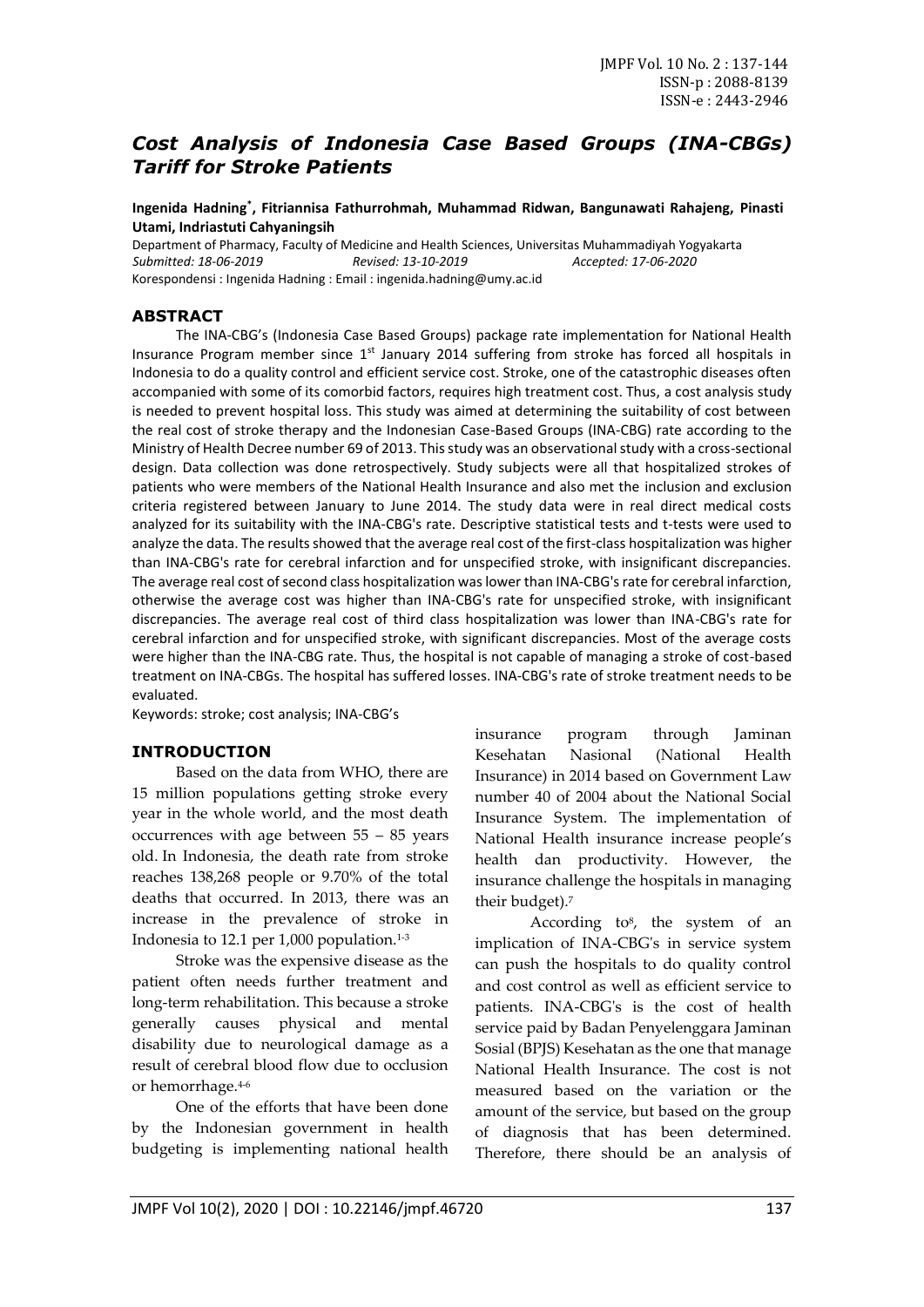pharmacoeconomy to determine and decide the intervention of therapy that becomes the most appropriate one if it is considered from the aspect of economy, clinical, and humanity.

Existing evidence related to the real cost of ischemic stroke in Indonesia is still inconsistent. The previous research was done by comparing the amount of real cost of stroke a public hospital in Yogyakarta with the rate of INA-CBG's showing that real cost of the hospitals was bigger the rate of insurance claim of INA-CBG's.<sup>9</sup> On the other hand, the other research done in a central public hospital in Yogyakarta showed that the real cost of ischemic stroke patients was uitable to the rate of INA-DRG's (Indonesia Diagnostic Related Groups). 10

The objectives of the study were to determine the difference cost between the real cost of stroke therapy and the health cost based on INA-CBGs rate according to the Ministry of Health Decree number 69 of 2013. This study will potentially contribute to evaluating the application of INA-CBG's rate in Indonesia.

#### **METHODS Study design**

This cross-sectional observational study used a retrospective sampling method. The subject was taken from the hospital medical record of all stroke patients at a type B private hospital in Yogyakarta. The patients were hospitalized on January-June 2014 and met with the inclusion criteria. The inclusion criteria of the study were diagnosed acute stroke patients, male or female, became the members of National Health Insurance with the following codes I619 for intra-cerebral haemorrhage, or I639 for cerebral infarction, or I64 for not specific strokes between haemorrhagic strokes and stroke infarction, and with clinical diagnosis of stroke caused neurologic deficits and classified in the same diagnosis. The exclusion criteria were return to discharge with deceased status or discharge with no physician consent. The subject thenwas classified using INA-CBGs. Patient's length of stay and direct medical costs were defined as a study variable.

# **Data collection**

Demography characteristic was obtained from the hospital medical record. Additional demographic data that include a length of stay during hospitalization (date and time of admission and discharged), date and time of stroke onset, stroke risk factors, previous medication, nursing record, and laboratory results were recorded in case report form. Stroke treatment cost tracing was based on patient medical record. Cost of medications and medical types of equipment were traced from hospital pharmaceutical department, while medical procedure cost, nursing cost, additional examination cost (laboratory, physiotherapy, and nutrition), administration cost, and hospitalization cost were traced from finance and administration department.

# **Statistical analysis**

Data collected from the patient medical record and from patient treatment cost tracing were analyzed. Treatment cost suitability analysis of INA-CBGs-based stroke treatment cost was conducted by comparing analytical treatment cost with regional 1 INA-CBGs tariff according to the Ministry of Health Decree number 69 of 2013.

Data analysis with t-test was done for the continuous variable that has been processed in descriptive analysis. This analysis will then used to seek significant cost discrepancy between real stroke treatment and INA-CBGs-based.

# **RESULT AND DISCUSSION**

During January – June 2014 there were 49 stroke patients at a private hospital in Yogyakarta who fulfilled the inclusion criteria. There were 2 patients with code I619 (Intracerebral Hemorrhage = ICH), 20 patients with code I639 (Cerebral Infarction = CI), and 27 patients with code I64 (Unspecified Stroke = US). Stroke patient characteristic can be seen in table I as below.

Stroke patient characteristic on table I showed that most of the stroke patient with diagnosis ICH, CI, and US were aged above 55.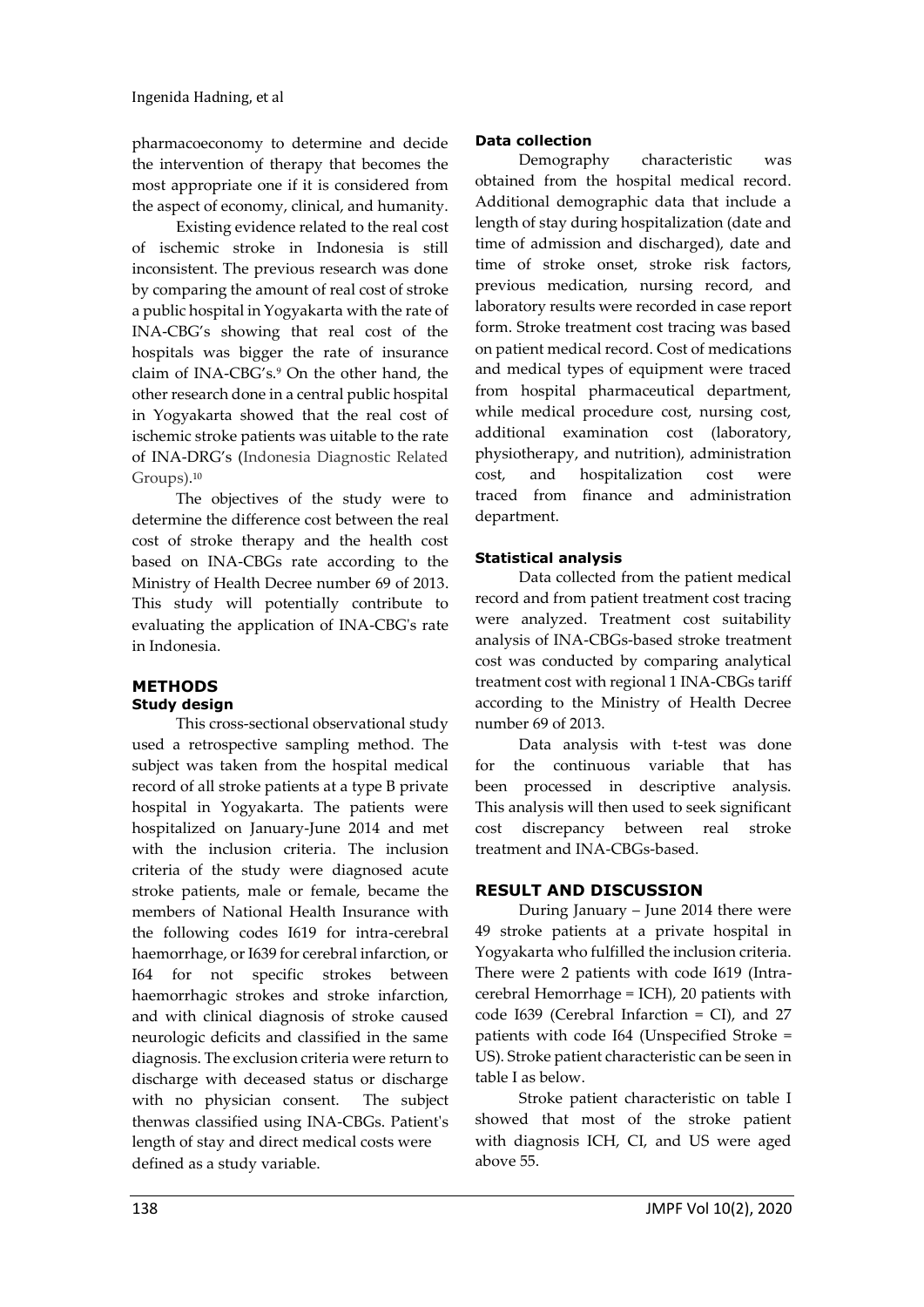| Characteristics |         | <b>ICH</b> |          | CI   |          | US                                 |  |
|-----------------|---------|------------|----------|------|----------|------------------------------------|--|
|                 | $(n=2)$ | $\%$       | $(n=20)$ | $\%$ | $(n=27)$ | $\mathbf{0}_{\mathbf{0}}^{\prime}$ |  |
| <b>Sex</b>      |         |            |          |      |          |                                    |  |
| Male            |         | 50         | 14       | 70   | 19       | 70                                 |  |
| Female          |         | 50         | 6        | 30   | 8        | 30                                 |  |
| Age             |         |            |          |      |          |                                    |  |
| $\leq 55$ years |         | 0          |          | 35   | 9        | 33                                 |  |
| $> 55$ years    |         | 100        | 13       | 65   | 18       | 67                                 |  |

**Table I. Stroke Patient Characteristic**

Notes: ICH: Intra-cerebral Hemorrhage (with code I619); CI: Cerebral Infarction (with code I639); US: Unspecified Stroke (with code I64)

| <b>Class</b> | Diagnostic<br>Code | <b>INA-CBG's</b><br>Code | <b>Real Cost</b><br>(IDR) |           | $INA-CBG's$<br>Rate<br>(IDR) | Sig.<br>(p<0,05) |
|--------------|--------------------|--------------------------|---------------------------|-----------|------------------------------|------------------|
|              |                    |                          | Mean                      | <b>SD</b> | Mean                         |                  |
|              | <b>I639</b>        | $G-4-14-I$               | 6,175,260                 | 3,641,107 | 5,158,795                    | 0.566            |
| I            | 164                | $G-4-15-I$               | 10,260,320                | 7,107,732 | 4,021,093                    | 0.121            |
|              | 164                | $G-4-15-II$              | 7,692,475                 | 2,339,329 | 4,799,193                    | 0.090            |
|              | 164                | $G-4-15-III$             | 11,318,550                | 9,457,199 | 6,851,464                    | 0.625            |
| $\mathbf{I}$ | I639               | $G-4-14-II$              | 5,770,350                 | 1,308,501 | 7,996,295                    | 0.180            |
|              | <b>I64</b>         | $G-4-15-II$              | 6,095,950                 | 3,114,451 | 4,113,594                    | 0.655            |
|              | I619               | $G-4-13-I$               | 4,074,000                 |           | 2,705,047                    |                  |
|              | I639               | $G-4-14-I$               | 1,881,600                 | 454,952   | 3,684,853                    | 0.180            |
| Ш            | I639               | $G-4-14-II$              | 1,593,262                 | 666,908   | 6,663,579                    | 0.000            |
|              | <b>I64</b>         | $G-4-15-I$               | 2,817,880                 | 1,240,742 | 2,872,209                    | 0.500            |
|              | <b>I64</b>         | $G-4-15-II$              | 2,211,500                 | 1,223,001 | 3,427,995                    | 0.026            |

**Table II. Correlation Between Real Cost and INA-CBGs's Rate**

It might be due to the risk of stroke will increase 2 times after age 55.<sup>11</sup> At the elderly group, the risk of hypertension increases because the blood vessels become more rigid and less elastic.<sup>12</sup> whereas the hypertension is the most important risk factor of stroke.13,14 This study showed that male has higher stroke prevalence than female (70% and 30%). The men have a higher risk to get a stroke compared to women in the same age.<sup>4</sup> It is caused by women's hormones that have protective roles toward the diseases related to blood artery.<sup>15</sup> Furthermore, men also have a higher potential to get a stroke because of their lifestyle like smoking, staying up to work, and a high rate of stress.<sup>16</sup>

The amount of INA-CBGs costs decided by the government varies for each INA-CBGs coding and is affected by the disease severity. While INA-CBGs code is determined by the primary diagnosis code, secondary diagnosis code, and medical procedures.17-19 The correlation between real cost and rate INA-CBGs can be seen in Table II as below. One sample t-test was used for this study to find any significant discrepancy between real stroke treatment cost and the amount of INA-CBGs cost when data was distributed normally.

As seen on table II, the amount of real stroke treatment cost at a private hospital in Yogyakarta for diagnosis code of I639 and I64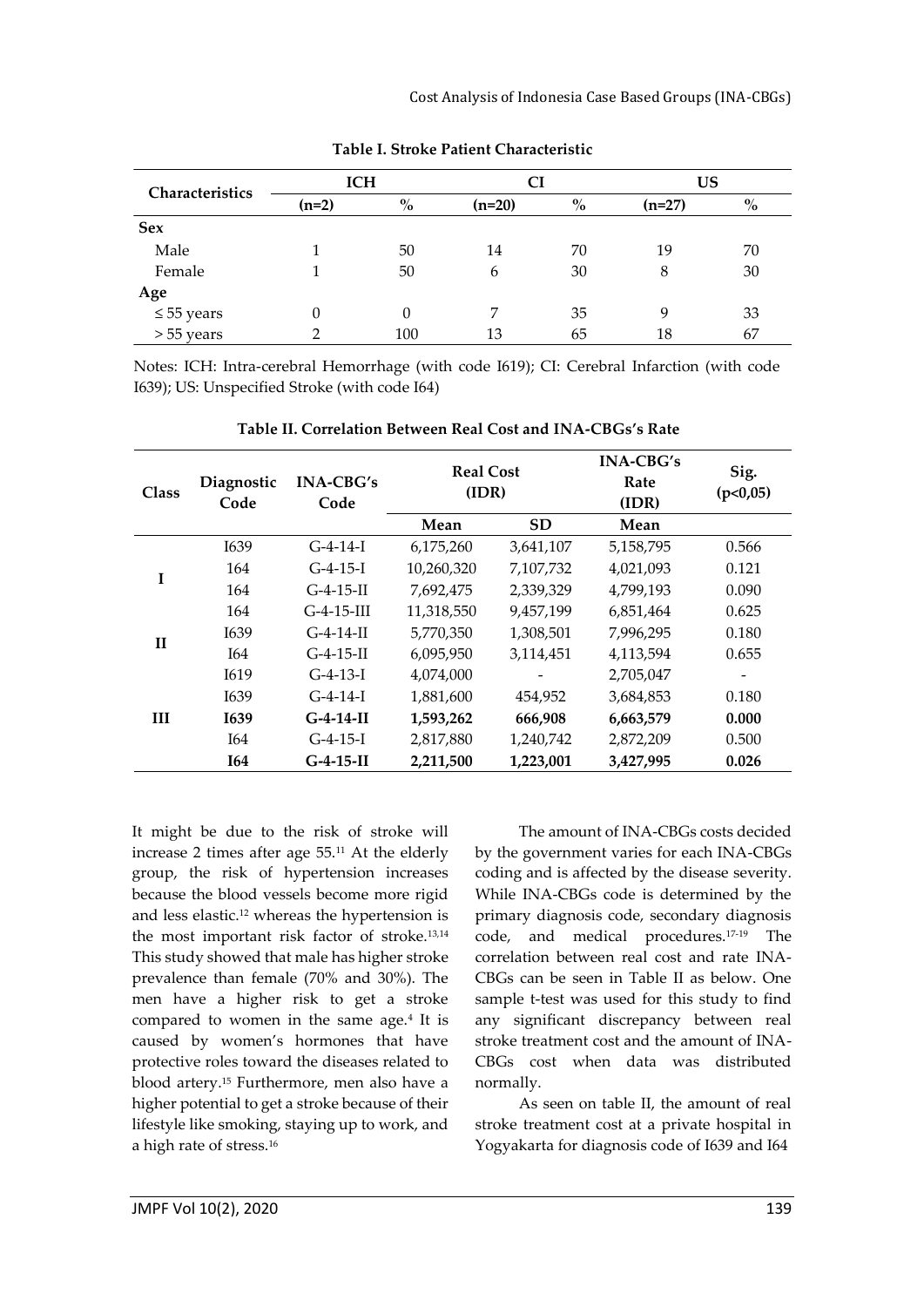|                                        |                             | 1st class hospitalization |                              |                  |                                      | 2 <sup>nd</sup> class hospitalization |                   |               |  |
|----------------------------------------|-----------------------------|---------------------------|------------------------------|------------------|--------------------------------------|---------------------------------------|-------------------|---------------|--|
| <b>Cost Variable</b><br>(IDR)          | $\leq$ 7 Days*              | >7 Days*                  |                              |                  | $\leq$ 7 Days*                       |                                       | >7 Days*          |               |  |
|                                        | Mean                        | $^{0}/_{0}**$             | Mean                         | $\frac{0}{0}$ ** | Mean                                 | $\frac{0}{0}$ **                      | Mean              | $^{0}/_{0}**$ |  |
| Visit fee                              | $614,000 \pm$<br>189,156    | 11.35                     | $1,517,833 \pm$<br>1,517,833 | 11.73            | 607,500<br>$\pm$<br>357,088          | 9.9                                   | 435,0<br>00       | 11.2          |  |
| Electro medic &<br>Radio<br>diagnostic | $409,540 \pm$<br>326,971    | 7.57                      | $1,333,860 \pm$<br>1,137,581 | 10.31            | 714,800<br>± 42,426                  | 11.7                                  | 480,0<br>00       | 12.3          |  |
| Laboratory<br>analysis                 | $763,660 \pm$<br>1,172,636  | 14.11                     | $906,133 \pm$<br>1,059,161   | 7.00             | 628,500<br>± 3,535                   | 10.3                                  | 73,00<br>$\Omega$ | 1.9           |  |
| Rehabilitation<br>medic                | 409,540 $\pm$<br>81,309     | 1.38                      | $223,666 \pm$<br>195,535     | 1.73             | $89,000 \pm$<br>12,727               | 1.5                                   | $\mathbf{0}$      | $\theta$      |  |
| Nursing                                | $72,000 \pm$<br>18,096      | 1.33                      | $117,166 \pm$<br>82,176      | 0.91             | 101,500<br>± 19,091                  | 1.7                                   | 68,00<br>$\theta$ | 1.7           |  |
| Medicine,<br>medical<br>equipment      | 2,119,520<br>±<br>1,170,054 | 39.17                     | $5,829,066 \pm$<br>2,916,314 | 45.04            | 2,575,75<br>$0 \pm$<br>2,002,59<br>7 | 42                                    | 1,626,<br>100     | 41.8          |  |
| Room                                   | 1,272,400<br>± 635,182      | 23.51                     | $2,907,500 \pm$<br>1,378,324 | 22.47            | 1,332,50<br>$0 \pm$<br>696,500       | 21.7                                  | 1,120,<br>000     | 28.8          |  |
| Administration                         | $85,640 \pm$<br>20,526      | 1.58                      | $106,573 \pm$<br>22,847      | 0.82             | $78,050 \pm$<br>19,021               | 1.3                                   | 91,60<br>$\theta$ | 2.4           |  |
| Total                                  | 5,411,560                   | 100                       | 12,941,797                   | 100              | 6,127,60<br>$\theta$                 | 100                                   | 3,893,<br>700     | 100           |  |

| Table III. Details of Direct Medical Cost Stroke Treatment for Unspecified Stroke (I64) |  |  |  |
|-----------------------------------------------------------------------------------------|--|--|--|
|-----------------------------------------------------------------------------------------|--|--|--|

| <b>Cost Variable</b>                   | 3rd class hospitalization |         |                       |         |  |  |  |
|----------------------------------------|---------------------------|---------|-----------------------|---------|--|--|--|
| (IDR)                                  | $\leq$ 5 Days*            |         | $>5$ Days*            |         |  |  |  |
|                                        | Mean                      | $\%$ ** | Mean                  | $\%$ ** |  |  |  |
| Visit fee                              | $272,500 \pm 96,393$      | 19.8    | $702,833 \pm 277929$  | 24.0    |  |  |  |
| Electro medic $\&$<br>Radio diagnostic | $380,450 \pm 189,628$     | 27.7    | $437,044 \pm 281,118$ | 15.0    |  |  |  |
| Laboratory analysis                    | $153,000 \pm 71,498$      | 11.1    | $266,011 \pm 173,553$ | 9.1     |  |  |  |
| Rehabilitation medic                   | $10,000 \pm 20,000$       | 0.7     | $75,555 \pm 67,659$   | 2.6     |  |  |  |
| Nursing                                | $25,500 \pm 16,114$       | 1.9     | $70,277 \pm 33,155$   | 2.4     |  |  |  |
| Medicine, medical<br>equipment         | $270,050 \pm 222,917$     | 19.6    | $859,333 \pm 749,244$ | 29.4    |  |  |  |
| Room                                   | $187,500 \pm 43,301$      | 13.6    | $433,333 \pm 97,628$  | 14.8    |  |  |  |
| Administration                         | $76,275 \pm 1,517$        | 5.5     | $75,644 \pm 4,179$    | 2.6     |  |  |  |
| Total                                  | 1.375.275                 | 100     | 2.920.030             | 100     |  |  |  |

Keterangan: **\***Average LOS; \*\*The percentage of cost variable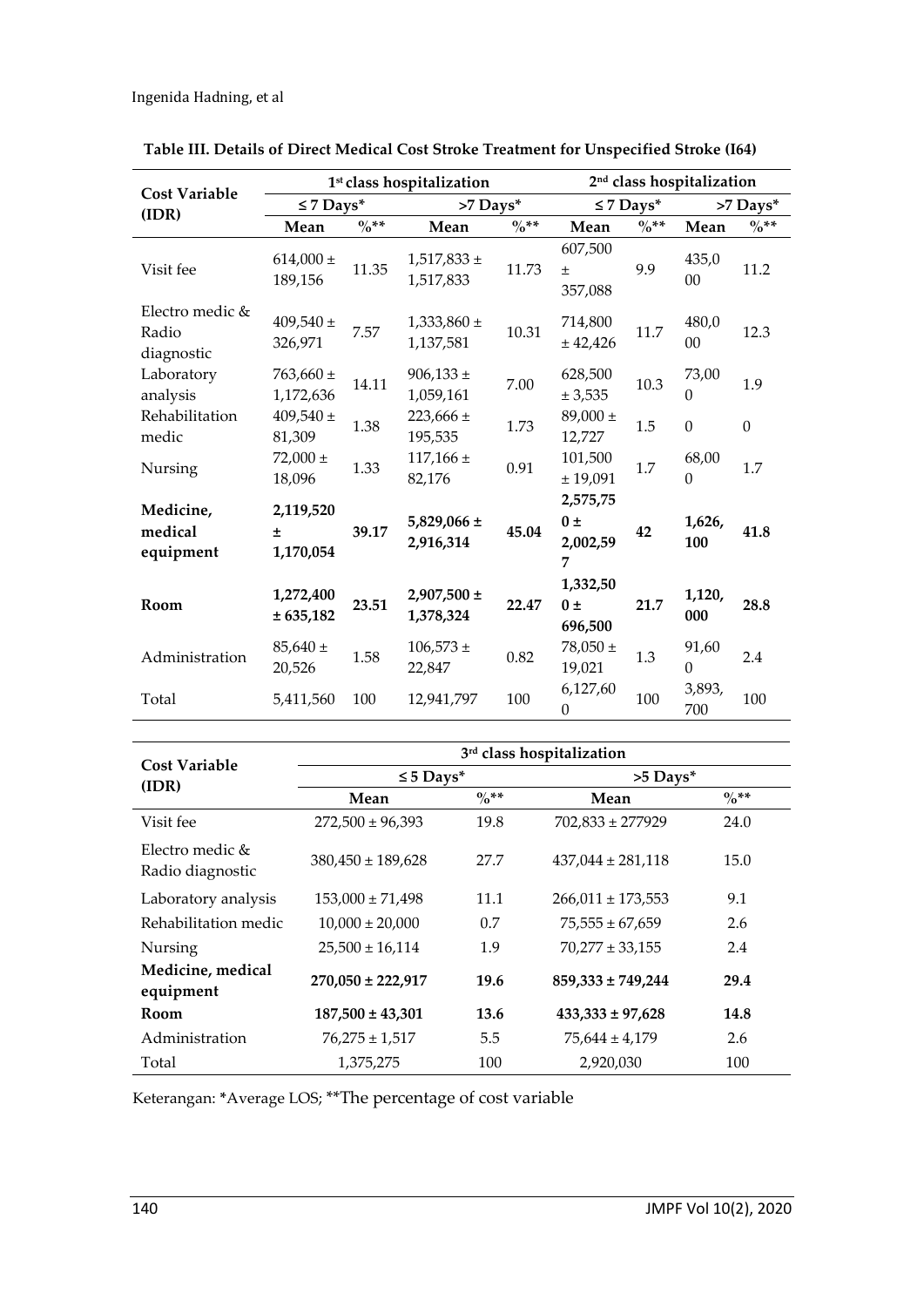|                         |         | ICH  |          |      |          | US   |  |
|-------------------------|---------|------|----------|------|----------|------|--|
| <b>Comorbid Factors</b> | $(n=2)$ | $\%$ | $(n=20)$ | $\%$ | $(n=27)$ | $\%$ |  |
| Hypertension            |         | 100  | 14       | 70   | 15       | 56   |  |
| Diabetes Mellitus       |         |      |          | 20   | h        | 22   |  |
| Dyslipidemia            |         |      |          | 10   | 3        |      |  |
| <b>Others</b>           |         |      |          |      |          |      |  |

**Table IV. Stroke Comorbid Factors**

in 1<sup>st</sup> class hospitalization were averagely higher than the amount of INA-CBGs cost for the same diagnosis code and the same class. In 2 nd class hospitalization, the amount of real stroke treatment cost for diagnosis code of I639 were averagely lower than the amount of INA-CBGs cost, while it was higher for diagnosis code of I64 for real stroke treatment. In 3rd class hospitalization, the amount of real stroke treatment cost for diagnosis code of I619 were higher than the amount of INA-CBGs while it was lower for diagnosis code of I639 and I64 for real stroke treatment cost. Moreover, one sample t-test analysis for  $1<sup>st</sup>$  class hospitalization with diagnose code I639 and I64 the p value was  $>0.05$ ,  $2<sup>nd</sup>$  class hospitalization with diagnose code I639 and I64 the p value was  $>0.05$ , and  $3<sup>rd</sup>$  class hospitalization with diagnose code I639  $(G-4-14-I)$  and I64  $(G-4-15-I)$  the p value was >0.05. That meant there was an insignificant discrepancies between real stroke treatment cost and the corresponding INA-CBG's cost. In the other side one Sample t-test analysis for 3rd class hospitalization with diagnose code I639  $(G-4-14-II)$  and I64  $(G-4-15-II)$  the p value was < 0.05, that meant there was a significant discrepancies between real stroke treatment cost and the corresponding INA-CBG's cost. According to the aforementioned analysis it was concluded that the hospital was adequately capable of doing rate management determined by INA-CBGs. By doing so, the hospital did not have to bear too many cost deficits.<sup>10</sup>

Details of the average treatment cost of stroke patients consisted of direct medical costs as seen in Table III. The greatest components of stroke treatment cost from all

the diagnostic codes and all class for direct medical cost were medicine and medical equipment cost (IDR 859,333 to 5,829,066) and room cost (IDR 150,000 to 2,907,500). The costs of medicine, medical equipment and room were affected by the accuracy of diagnosis, treatment selection, and stroke comorbidities factors. Those factors then will directly affect the patient's length of stay and treatment cost.9,20-22 Another studies have concluded that the length of stay for ischemic stroke patient in a Central Hospital in Yogyakarta was affected by stroke severity.9 The difference in length of stay of general disease was affected by the disease severity and comorbid factors such as myocardial infarction and congestive heart failure.21,23-25 Some factors that might length the hospitalization of acute ischemic stroke patients were diabetes mellitus, atrial fibrillation, type of stroke, stroke treatment, and stroke relapse.<sup>20</sup>

The stroke therapy costs for all diagnose codes at a private hospital in Yogyakarta are not only affected by the type and number of drugs used but also affected by other additional medications to treat the stroke comorbid factors. The more type of drugs used for stroke treatment the higher the treatment cost should be. Moreover, the more comorbid factors the higher the treatment cost should be as well.9,20-22 Stroke comorbid factors at a private hospital in Yogyakarta can be seen on the table IV as below.

As seen on table IV, the most common comorbid factor in stroke, in diagnosis ICH, CI, and US was hypertension (100%, 70%, and 56%). It was consistent with the theory stating hypertension were the most common comorbid factors in ischemic stroke as well as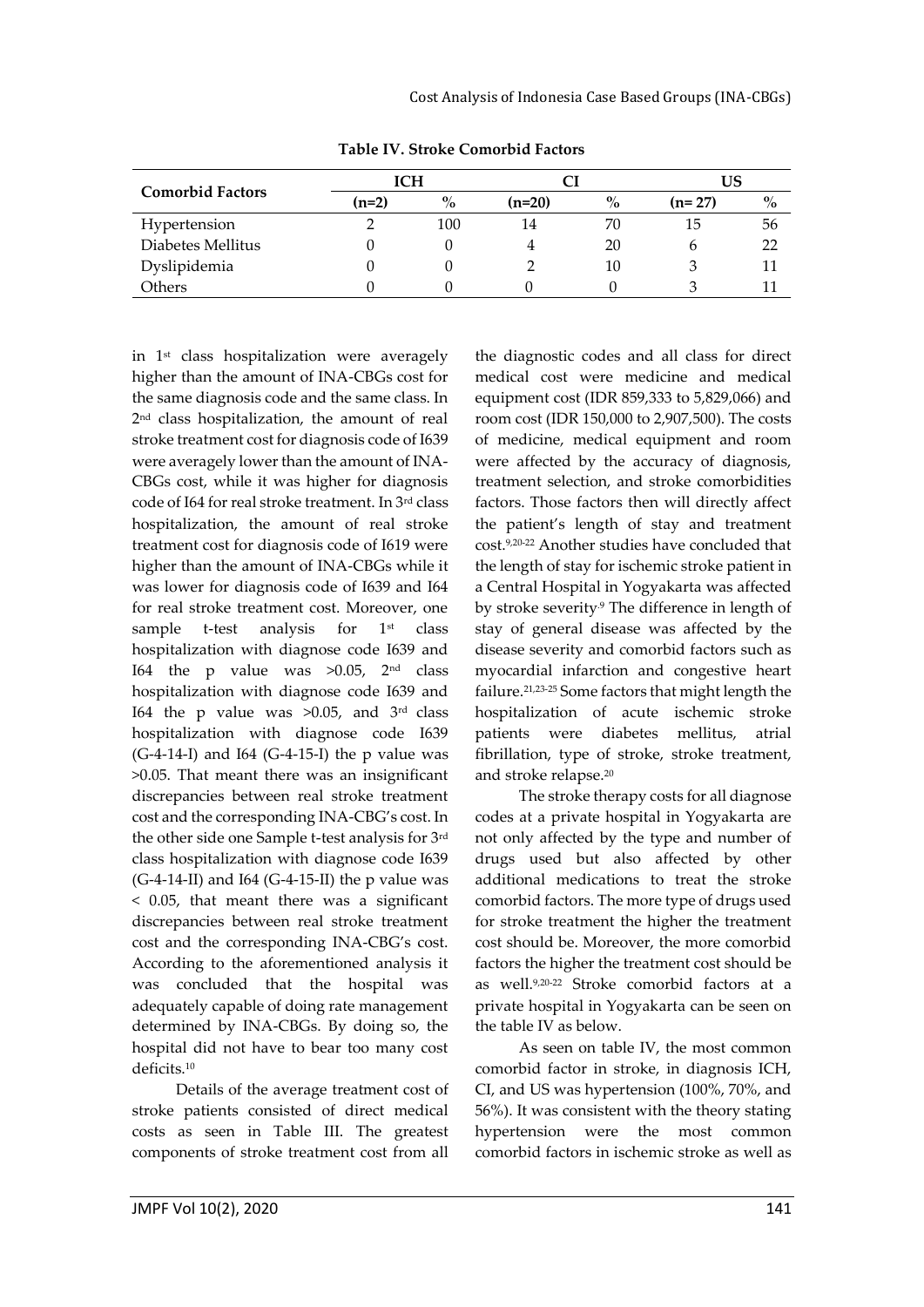| <b>Class</b><br>Hospitalization | <b>Total Real Cost</b><br>(IDR) | <b>Total INA-CBG's Rate</b><br>(IDR) | Losses/Profits<br>(IDR) |
|---------------------------------|---------------------------------|--------------------------------------|-------------------------|
| 1 <sup>st</sup>                 | 158,898,100                     | 99,793,458                           | $(-)$ 59,104,642        |
| 2 <sub>nd</sub>                 | 39,473,500                      | 36,590,723                           | $(-)$ 2,882,777         |
| 3rd                             | 52,364,700                      | 105,168,390                          | $(+)$ 52,803,690        |
|                                 | <b>Total Losses</b>             |                                      | $(-)$ 9,183,729         |

**Table V. The Difference Between Total Real Cost and INA-CBG's Rate**

in hemorrhagic stroke. 4,9,24,26

Hypertension might cause intracranial vessel rupture or become the stenotic. The ruptured vessel will cause intracranial hemorrhage, but when the vessels become the stenotic it might disturb intracranial blood flow and, eventually, brain cellular death. Moreover, the rise in blood pressure might faster the plaque formation process, endothelial layer damage, and finally, the plaque would be prone to rupture and causes thrombus. Thrombus then will occlude blood vessel locally, or become embolic in the bloodstream into cerebrovascular system.<sup>12</sup>

As seen on table V there are some losses need to be covered by a private hospital in Yogyakarta during 6 months of the study (January 2014 – June 2014) for all stroke diagnosis code and severity for 1st and 2nd class hospitalization as much as IDR 59,104,642 and IDR 2,882,777. Otherwise, there are some profits for 3rd class hospitalization.

Table V showed hospital losses. The losses were anticipated if they were known and solutions were known before. One of the possible causes of being branded medicine prescribing that might be substituted with generic medicine even though some of the prescribing already used generic medicine.<sup>9</sup> The determined of INA-CBGs code is very depended with the diagnosis code reported by hospital coding officers. Thus diagnosis writing accuracy and medical procedure writing completeness became the primary factors due to the discrepancy of INA-CBGs code.9,17,19,27 This rate difference became the main problem in the coding process. Hospital management has to socialize to doctors regarding the coding process and the correct and detailed diagnosis of writing that might cause inaccurate rate deciding. Thus, solving this problem is a step to prevent hospital losses.

Based on the above discussion, there are some important factors National Health Insurance rates effective: the accuracy of diagnosis, treatment decisions and nursing care for the stroke treatment and also its comorbid factors. They are also important issues to avoid the hospital's financial loss. Hospital management is expected to be important issues for their medical staff and paramedics to reach the same level of understanding and commitment in the medical team.

It is important to note the limitation of our study. Our sample size was relatively small and the data was based on a type B private hospital in Yogyakarta that use INA-CBGs tariff for regional 1. Further studies should be conducted using the larger sample, involved many type private and public hospitals in other regional that might represent Indonesia's data.

# **CONCLUSION**

Most of the average real costs were higher than INA-CBG's rate. Thus, the hospital was not capable of managing stroke treatment cost based on INA-CBGs. The hospital has suffered losses. INA-CBG's rate of stroke treatment needs to be evaluated.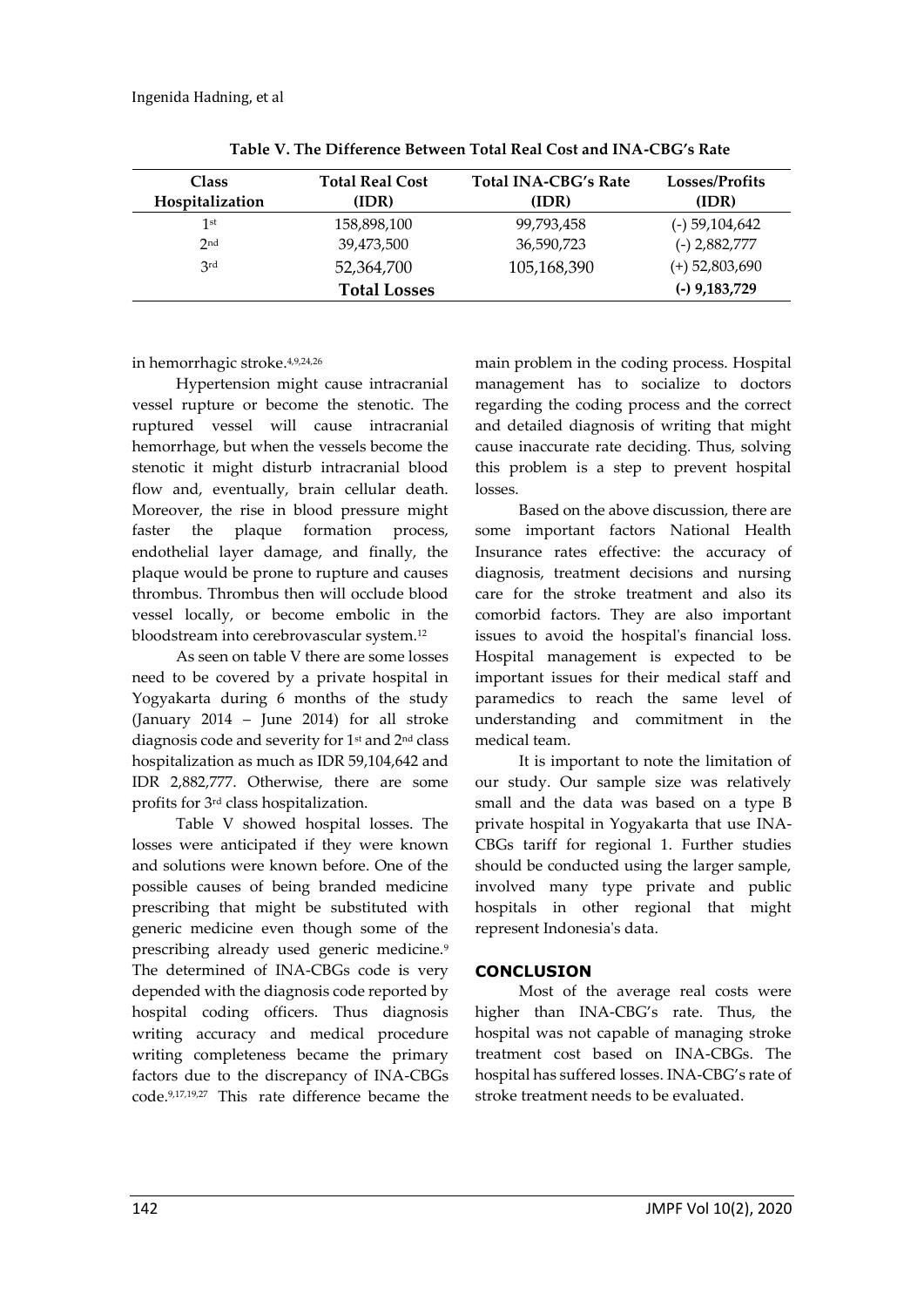#### **ACKNOWLEDGMENT**

This research is supported by Universitas Muhammadiyah Yogyakarta.

# **CONFLICT OF INTEREST**

The authors declare no conflict of interest.

#### **REFERENCES**

- 1. Goldstein, L.B., et al., 2006, Primary Prevention of Ischemic Stroke: A Guideline From The American Heart Association / American Stroke Association Stroke Council. Stroke, 37: 1583-1633.
- 2. Lloyd-Jones, D., et al., 2010, Heart Disease and Stroke Statistics 2010 Update: A Report From *American Heart Association*. Circulation 121; e16-e25.
- 3. Riskesdas, 2013, Riset Kesehatan Dasar. Badan Penelitian dan Pengembangan Kesehatan, Jakarta.
- 4. Fagan S.C, Hess D.C, 2005, Pharmacotherapy: A Pathophysiologic Approach : Stroke, 6th ed, McGraw-Hill, Medical Publishing Division, New York.
- 5. Kasper D.L, Braunwald E, Fauci A.S, Hauser S.L, Longo D.L, Jameson J.L, 2005, Harrison's Manual of Medicine, 16th ed, McGraw-Hill, Medical Publishing Division, New York.
- 6. Lumbantobing SM, 2003, *Stroke Bencana Peredaran Darah di Otak*, Medical Faculty Universitas Indonesia, Jakarta.
- 7. Ministry of Health, 2013, *Buku Pegangan Sosialisasi Jaminan Kesehatan Nasional Dalam Sistem Jaminan Sosial*, Ministry of Health Republic of Indonesia, Jakarta.
- 8. Dwiprahasto, I., 2011, *Diskusi Penatalaksanaan dan Pembiayaan Kanker di Indonesia*, Faculty of Public Health Universitas Indonesia and Roche Indonesia, Jakarta, Indonesia, 11 Mei 2011.
- 9. Hadning, I., Ikawati, Z., Andayani, T.M., 2015, Stroke Treatment Cost Analysis for Consideration on Health Cost Determination Using INA- CBGs at Jogja Hospital, International Journal of Public Health Sciences, Vol.4 No.4,

December 2015, 288-293.

- 10. Sugiyanto, 2009, *Analisis Biaya Pengobatan Stroke Iskemik Sebagai Pertimbangan Dalam Penetapan Pembiayaan Kesehatan Berdasar INA-CBG's di RSUP Dr. Sardjito*, Thesis, Master of Pharmacy Universitas Gadjah Mada, Yogyakarta.
- 11. Gupta, S. K., Gupta, A., Gondhotra, D., Gupta, A., Gupta, S., 2008, Role of Citicoline in Ishaemic Stroke, Department of Neurology and G Medicine, Govt, Medical College Jammu-J&K, India, Vol 10 no 4, Otober-December 2008, 160-162.
- 12. Armilawaty, Amalia, H., Amiruddin, R., 2007, *Hipertensi dan Faktor Risikonya dalam Kajian Epidemiologi*, [Online], Scientific Article, Faculty of Public Health Universitas Hassanuddin, www.jurnalpembahasan/hipertensi dan faktor risikonya dalam kajian epidemiologi "New Paradigm for Public Health".htm, [2012, Desember 20].
- 13. Ayala, D.E., Crespo, J.J., Dominguez-Sardiña, M., Moya, A., Otero, A., Rios, M.T., Castiñeira, M.C., Sineiro, E., Gomara, S.M., Callejas, P.A., Pousa, L., Mojon, A., Fernandez, J.R., Hermida, R., Invest, Hygia Project, 2015, Prognostic Value of Different Ambulatory Blood Pressure Parameters As Predictors of Stroke: The Hygia Project, Journal of Hypertension, 33:PP.3403.
- 14. [Simona L.](http://www.sciencedirect.com/science/article/pii/S1052305715001263), MD, [Claudia C.](http://www.sciencedirect.com/science/article/pii/S1052305715001263), MD, [Leandro P.,](http://www.sciencedirect.com/science/article/pii/S1052305715001263) MD, [Mauro S.](http://www.sciencedirect.com/science/article/pii/S1052305715001263), MD, Blood Pressure Variability and Clinical Outcome in Patients with Acute Intracerebral Hemorrhage, [Journal of](http://www.sciencedirect.com/science/journal/10523057)  [Stroke and Cerebrovascular Diseases,](http://www.sciencedirect.com/science/journal/10523057) [Vol 24 Issue 7:](http://www.sciencedirect.com/science/journal/10523057/24/7) 1493–1499.
- 15. Handayani, F., 2013, *Angka Kejadian Serangan Stroke pada Wanita Lebih Rendah Daripada Laki-Laki*, Jurnal Keperawatan Medikal Bedah, Universitas Diponegoro, 1, 75-79.
- 16. Sitorus, R.J., 2008, *Faktor-Faktor Risiko Yang Mempengaruhi Kejadian Stroke Pada*